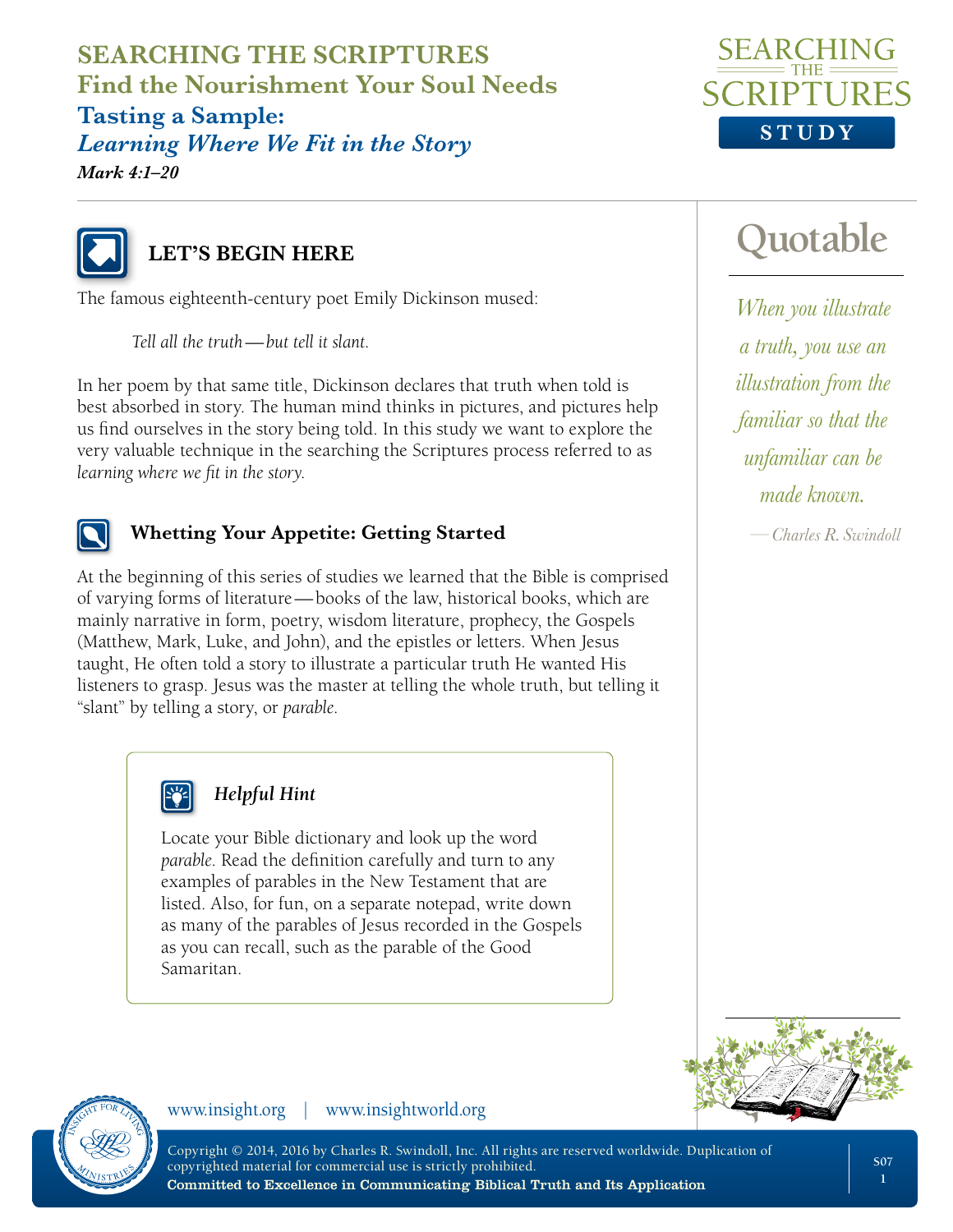## **Tasting a Sample:**  *Learning Where We Fit in the Story Mark 4:1–20*



Using what you have learned about the searching the Scriptures process—primarily the techniques of *observation*, *interpretation*, *correlation*, and *application*—take a closer look at one of the classic stories in all the Scriptures. It's the occasion during Jesus' ministry where, from the bow of a small boat anchored just offshore on the Sea of Galilee, He told a *parable*—a story about a farmer sowing seed. And just in case you are worried about how to *interpret* Jesus' parable, there's no problem. He explained it for us in the same setting!

Turn to Mark 4 in the New Testament. Hold your place in chapter 4 and turn back a few pages to find if there is any introductory material provided for you just prior to chapter 1 of Mark's gospel. If so, read through that section and familiarize yourself with the reason why Mark wrote and if there are any major themes Mark emphasized.

As you begin your study of Mark 4, jot down observations, hints about the setting, and ideas about how you might begin to apply what you are discovering to your life. An example is included below.



**Carefully and slowly read Mark 4:1–20. As you read the passage, write down anything you see that is significant. Or simply circle the word or detail in your Bible, or make a note in the margin.**

**What do you observe about the setting of this story? Who is there? How did Mark describe the crowd of people?** 

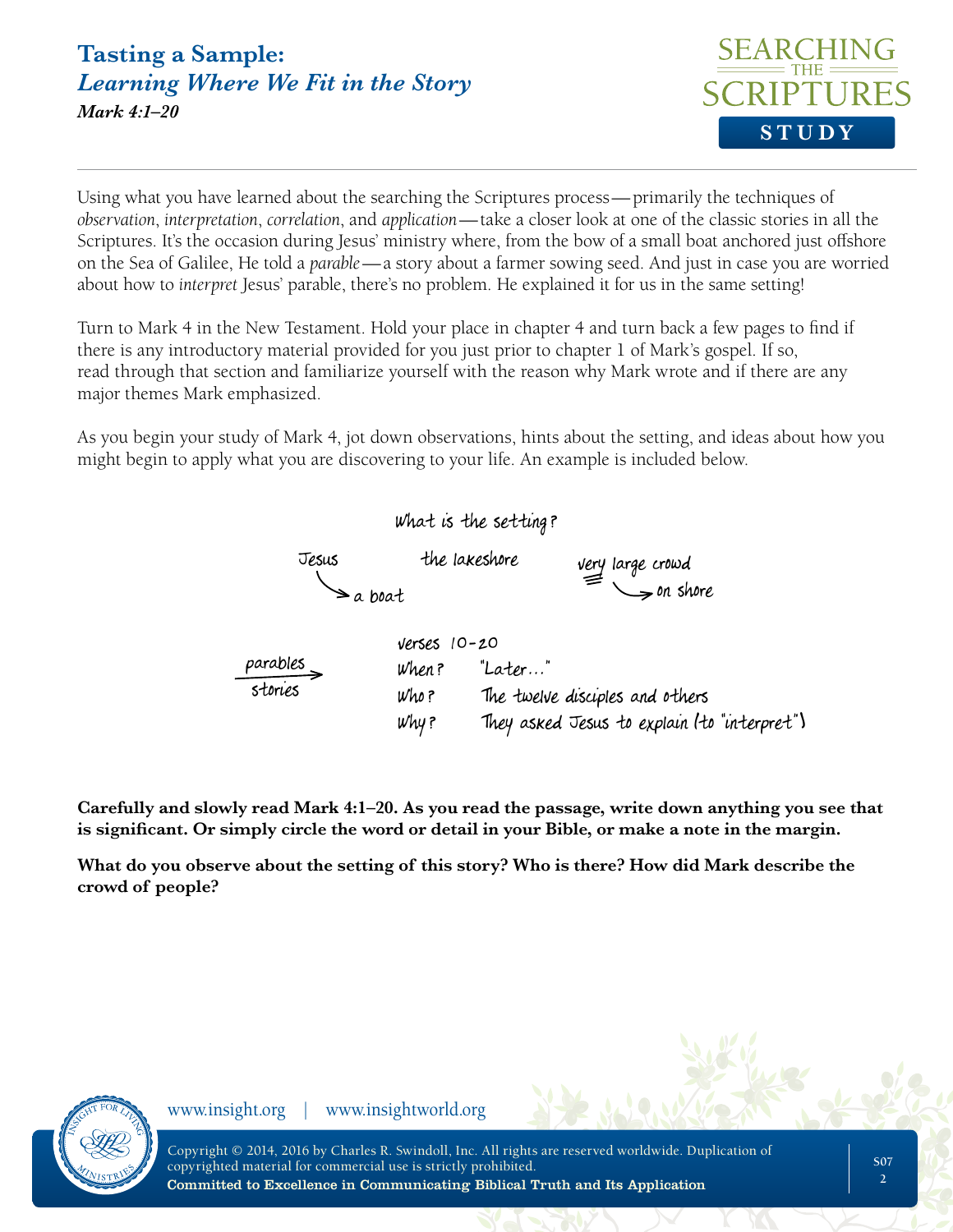### **Tasting a Sample:**  *Learning Where We Fit in the Story Mark 4:1–20*



This would be an excellent time to pause in your study and consult a map of Jesus' ministry. Locate it in the back of your study Bible or in a Bible atlas. Look for the region called *Galilee*. Do you see the Sea of Galilee? What kind of terrain do you think would have been around the lakeshore and surrounding region?



### *Helpful Hint*

When Jesus told the parable of the farmer sowing seed, He likely had the surrounding grain field and rocky shoreline in mind. Look for clues in the text!

By the way, what kind of bird might there be in the area surrounding a large body of water such as the Sea of Galilee? Hold that thought for when you reach the section of Jesus' parable where He described how birds came to snatch away the farmer's seed.

#### *Building Your Story*

As you think about how you might teach the truths you discover from Mark 4, write down some notes about a story you could tell to your audience of a time you were by a lakeshore or large body of water and what you experienced. Did you walk a footpath? Were there large sand dunes filled with fluttering birds overhead? Describe the scene and then be prepared to insert that story in your lesson.

Now reread Mark 4:10–20. Read it slowly and with a mind to feel what perhaps the disciples were feeling at this point in the story. Remember: It's important to *find yourself in the story*.

#### **If you don't understand something you are being taught, how do you respond?**

**How did the disciples respond when they realized they didn't really know what Jesus meant by the parable? What did they do?** 

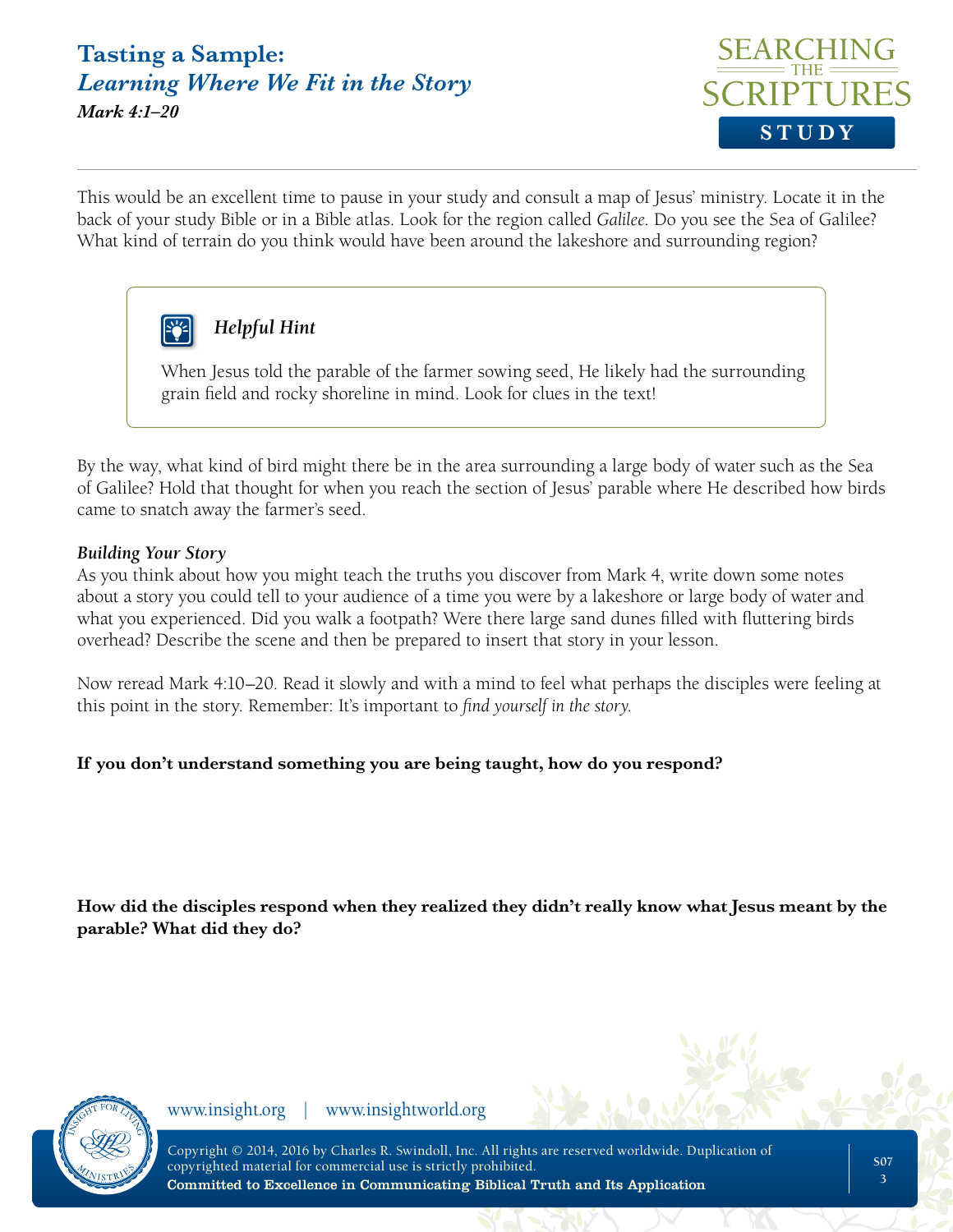## **Tasting a Sample:**  *Learning Where We Fit in the Story*



*Mark 4:1–20*

**To find ourselves in the story, it helps to ask questions about the situation. For instance:** 

**If you were to choose one of Jesus' types of soil to describe your current readiness to receive and obey God's Word, which soil sample would you choose? Why? Be as specific and transparent as you can in your response.** 

**Who do you most identify with in the story? Would you be one of the disciples, following closely to Jesus but still having questions and maybe even a bit frustrated with His storytelling? Or would you fit more comfortably in the large crowd, preferring to remain anonymous and not yet really accountable but curious? Or do you identify more with the farmer, working hard to plant seeds of spiritual truth but frustrated that such a small percentage of those seeds ever really take root in people's lives? Take some time to think this through.** 

**Perhaps by now you're beginning to see the power of finding yourself in the story, especially as it relates to drawing out the rich and penetrating meanings of these real-life scenarios portrayed in the Scriptures.** 



## **YOUR TURN IN THE KITCHEN**

Now it's your turn to spend time thinking through some of these principles we studied together. Here are a few more exercises for you to complete to further hone your searching the Scriptures technique. Enjoy finding yourself in God's story!

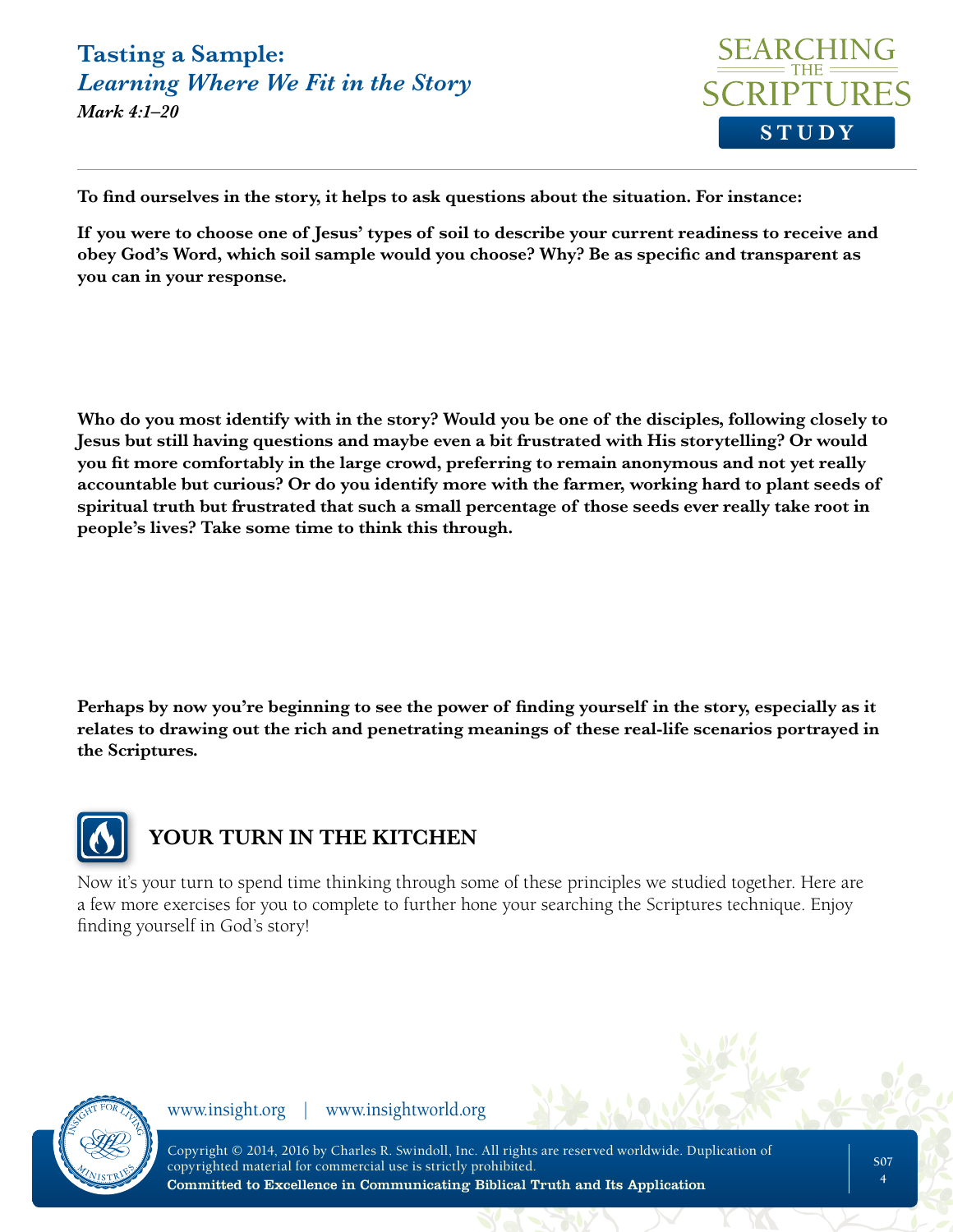### **Tasting a Sample:**  *Learning Where We Fit in the Story Mark 4:1–20*



1. Read 1 Peter 1:13–2:3 slowly and thoughtfully, and observe the passage carefully. List the types of ungodly behaviors that Peter told believers to rid themselves of.

2. In what ways does Peter's teaching about the significance of obeying God's Word remind you of Jesus' parable of the farmer sowing seed in Mark 4?

3. Since we have tasted that the Lord is good, what nutrition did Peter suggest we are to crave, and why?

4. Read Isaiah 6:10–13. In this passage the prophet Isaiah was calling the people of Judah to surrender their self-reliance and submit to God. What are you to do (and not do) with your eyes, ears, and heart in order to respond in obedience to God's holy Word?

5. Try to find yourself in this scene where Isaiah was preaching. Given the state of your spiritual sensitivity at this point, how do you think you would respond to these convicting words? Explain your answer in the most honest way possible. (Remember: Your transparency will connect deeply with the audience with whom you are communicating truth.)

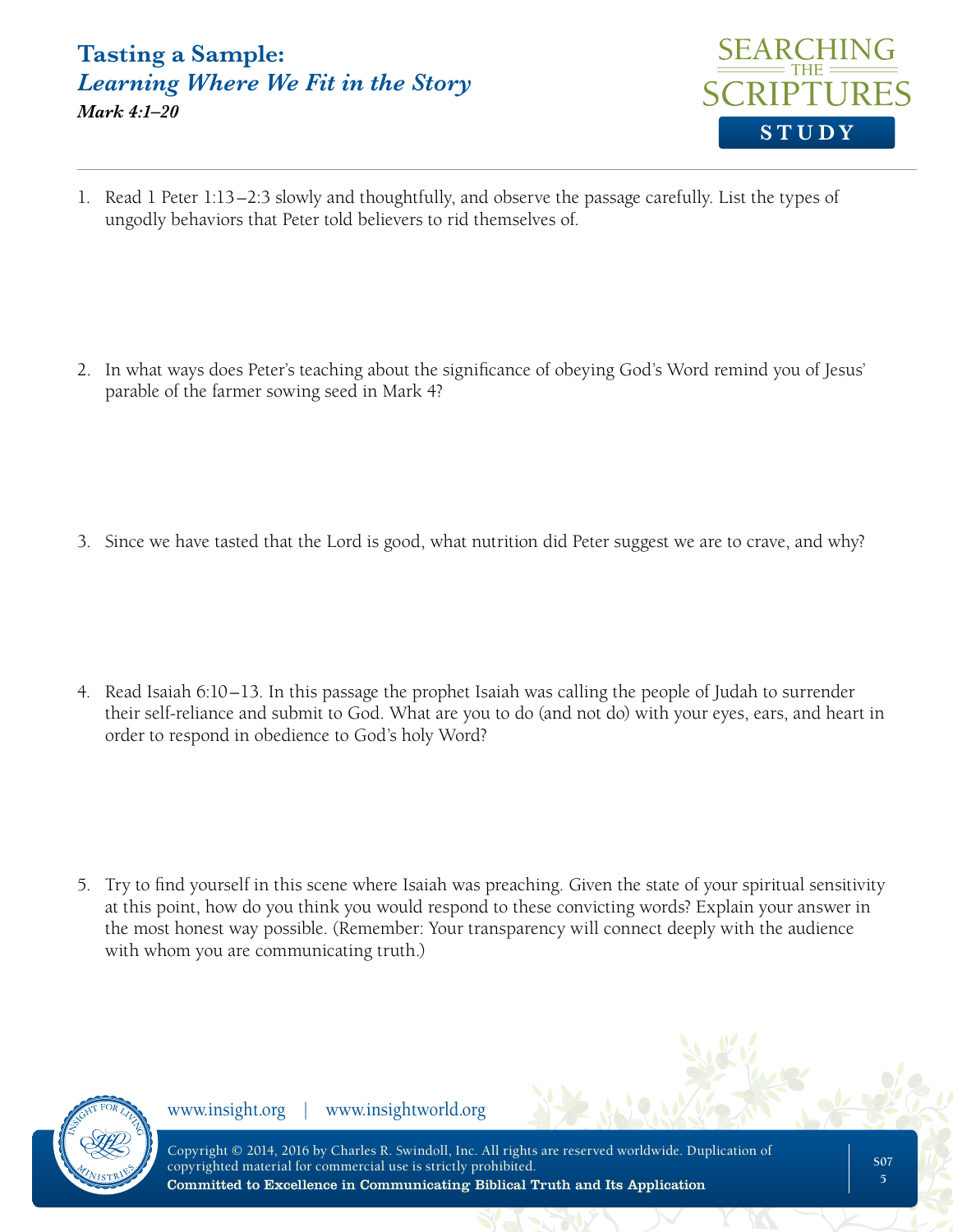## **Tasting a Sample:**  *Learning Where We Fit in the Story*

*Mark 4:1–20*





*Lord, how thankful I am to be part of Your great story of salvation . . . that You broke into the dark setting of my stubborn life and rescued me from myself and from my own sinful ways. Teach me to find myself in the wonderful stories of Your Word. And by Your Spirit, transform me more and more into the likeness of Your Son, Jesus Christ, who prompts me to praise You in His name. Amen.*



www.insight.org | www.insightworld.org

Copyright © 2014, 2016 by Charles R. Swindoll, Inc. All rights are reserved worldwide. Duplication of copyrighted material for commercial use is strictly prohibited. Committed to Excellence in Communicating Biblical Truth and Its Application